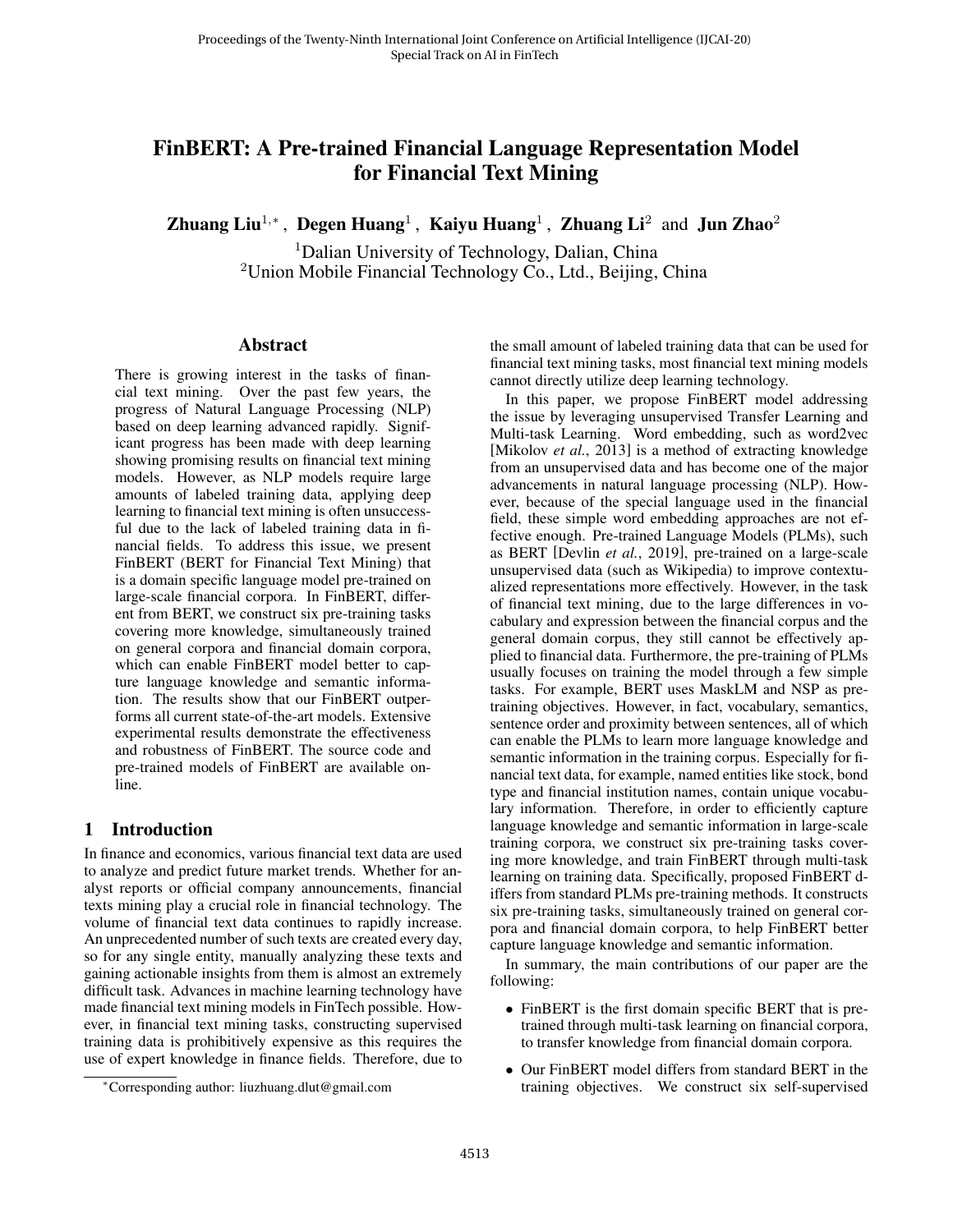<span id="page-1-1"></span>

Figure 1: An illustration of the architecture for FinBERT, where the model can be simultaneously trained on a general corpus and a financial domain corpus, and six pre-training tasks can be pre-trained through multi-task self-supervised pre-training learning, and last the pre-trained model is fine-tuned using task-specific supervised data to adapt to various language understanding tasks.

pre-training tasks [\(subsection 2.2\)](#page-1-0), which can be learned through multi-task self-supervised learning, capable of efficiently capturing language knowledge and semantic information in large-scale pre-training corpora.

- We conduct extensive experiments on several financial benchmark datasets. Experimental results show that proposed FinBERT outperforms all previous state-of-the-art models in financial Sentence Boundary Detection, financial Sentiment Analysis, and financial Question Answering, respectively. [\(subsection 3.3\)](#page-4-0).
- We implemented our FinBERT on Horovod framework using mixed precision training methodology [\(sec](#page-2-0)[tion 3.1\)](#page-2-0). We make the source code and pre-trained models publicly available. With minimal task-specific architecture modifications, FinBERT can be used for various other downstream financial text mining tasks to help significantly boost overall performance.

## 2 Proposed Model: FinBERT

As shown in [Figure 1,](#page-1-1) our proposed FinBERT model is built based on the standard BERT architecture [\[Devlin](#page-6-1) *et al.*[, 2019\]](#page-6-1) based on the two-stage '*Pre-training*'-then-'*Finetuning*' pre-training language model approach, which recently become enormously popular in NLP. During pre-training phase, the FinBERT model differs from standard BERT architecture pre-training methods in that, instead of training with MaskLM and Next Sentence Prediction (NSP) pre-training objectives, it constructs a large variety of pre-training objectives to help the FinBERT model better capture language knowledge and semantic information. On top of that, Fin-BERT keeps updating the pre-trained model through multitask self-supervised pre-training learning. Meantime, compared with traditional pre-training models, FinBERT is simultaneously trained on a general corpus and a financial domain corpus. During fine-tuning phase, FinBERT is first initialized with the pre-trained parameters, and is later fine-tuned on task-specific supervised data.

In this section, we will briefly introduce FinBERT in our proposed framework.

### 2.1 Transformer Encoder

First, the input embedding module is responsible for converting each word into an embedding representation that can be fed into the Transformer Encoder. The Transformer [\[Vaswani](#page-6-2) *et al.*[, 2017\]](#page-6-2) encoder is based on self-attention mechanism. Self-attention mechanism can capture global context information by pairwise correlation. The multi-layer Transformer captures the context information of each token through stacking the self-attentions. Followed by BERT and ERNIE2 [\[Sun](#page-6-3) *et al.*[, 2019b\]](#page-6-3), the embedding representation is the sum of four parts: token embedding, segment embedding, position embedding, and task embedding. We use different task IDs for different tasks. Each task ID is assigned to a unique task embedding, ranging from 0 to 5. Then, FinBERT uses the multi-layer Transformer architecture as the encoder.

### <span id="page-1-0"></span>2.2 Multi-task Self-Supervised Pre-training

The choice of unsupervised pre-training objective plays an important role in applying to pre-training stage by continuously gains general knowledge. We will modify and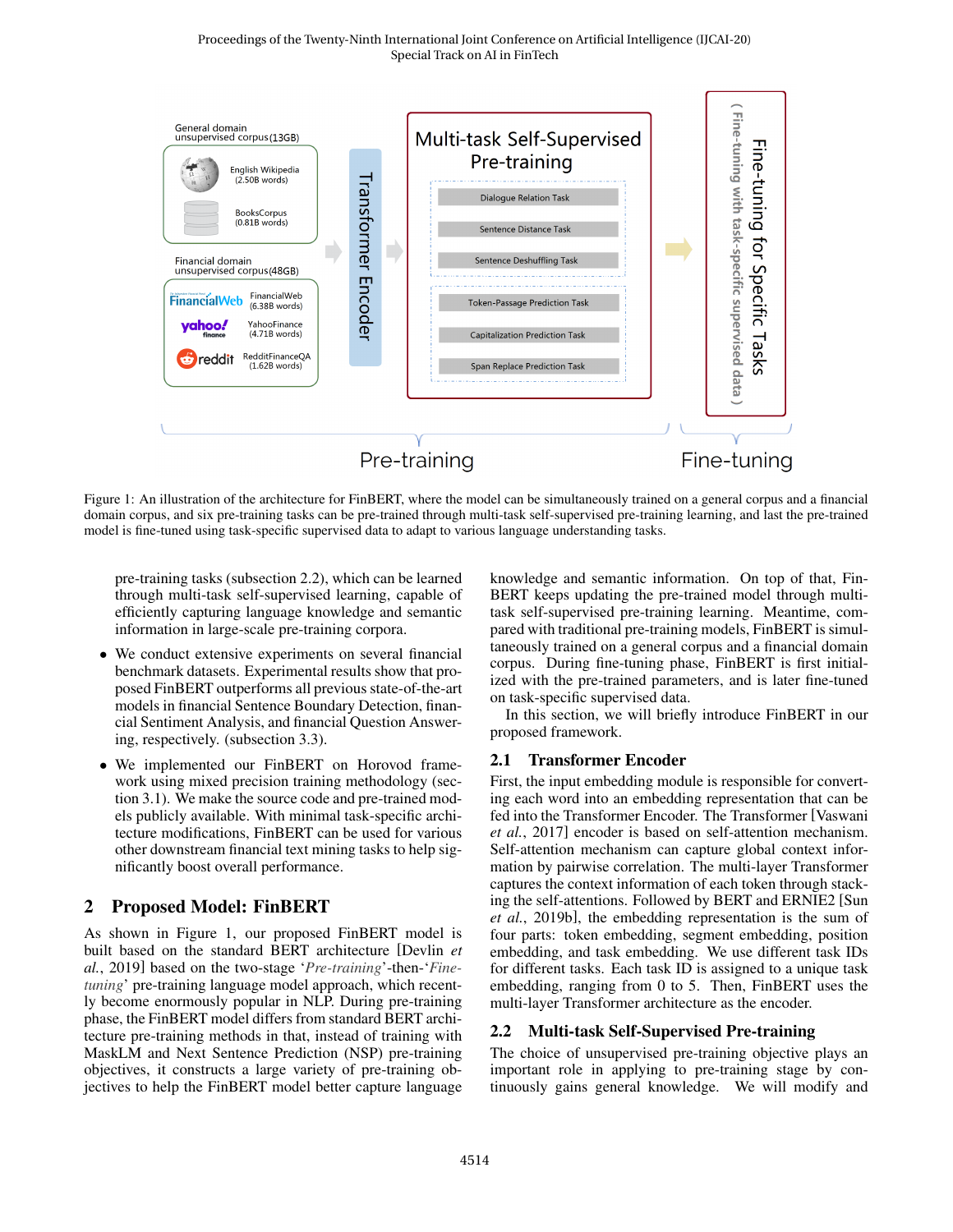combine multiple common unsupervised pre-training tasks [Joshi *et al.*[, 2019;](#page-6-4) Dong *et al.*[, 2019;](#page-6-5) Liu *et al.*[, 2019a;](#page-6-6) Lan *et al.*[, 2020;](#page-6-7) [Devlin](#page-6-1) *et al.*, 2019; Liu *et al.*[, 2019b;](#page-6-8) [Raffel](#page-6-9) *et al.*[, 2019;](#page-6-9) Sun *et al.*[, 2019b\]](#page-6-3) fit our framework. Specifically, in this layer, we construct six unsupervised pre-training tasks to learn different level knowledge from the training corpora. As shown in [Figure 1,](#page-1-1) i) Basic-level Pre-training tasks: Span Replace Prediction pre-training task, Capitalization Prediction pre-training task and Token-Passage Prediction pre-training task. ii) High-level Pre-training tasks: Sentence Deshuffling pre-training task, Sentence Distance pretraining task and Dialogue Relation pre-training task. Next, we introduce these six self-supervised pre-training tasks in detail.

Span Replace Prediction pre-training task. Inspired by spanBERT [Joshi *et al.*[, 2019\]](#page-6-4) and T5 [Raffel *et al.*[, 2019\]](#page-6-9), we constructed a self-supervised pre-training objective that randomly samples and drop out 15% in the input text. Instead of replacing each token with a masked token, we use a unique masked token to replace all of each successive boundary, i.e., the continuous span of all consecutively discarded tokens will be replaced with a mask token. Last, we predict the masked span by the tokens observed at the span boundary.

Capitalization Prediction pre-training task. In finance and economics, capital words usually have specific semantic value in a sentence. The cased model exhibits certain advantages in tasks like financial named entity recognition, such as stock, bond type and financial institution name. Similar to ERNIE2 [Sun *et al.*[, 2019b\]](#page-6-3), we do so by introducing a capitalization words prediction objective that involves predicting whether the word is capitalized or not.

Token-Passage Prediction pre-training task. We constructed a pre-training task to identify the key words of a passage appearing in the segment, which can enable FinBERT to capture the topics of a passage. Empirically, in financial news, the words appearing in the passage many times are usually used words commonly and usually relevant with the main topics of the passage. Similar to ERNIE2 [Sun *et al.*[, 2019b\]](#page-6-3), we also do so by introducing a token-passage prediction pretraining objective to predict whether the token appears in segments of the original passage.

Sentence Deshuffling pre-training task. We also constructed a sentence reordering pre-training objective which is used e.g. in ERNIE2 [Sun *et al.*[, 2019b\]](#page-6-3) and T5 [\[Raffel](#page-6-9) *et al.*, [2019\]](#page-6-9), to learn the relationships among sentences. We split a given paragraph into 1 to  $n$  segments randomly shuffle it by a random permuted order, last we use the original deshuffled sequence as a training target, and pre-train the model to reorganize permuted segments which are modeled with a multiclass  $(\sum n!)$  classification task.

Sentence Distance pre-training task. Standard BERT [\[Devlin](#page-6-1) *et al.*, 2019] uses Next Sentence Prediction (NSP) as a training target, which is a binary classification pre-training task. We also constructed a self-supervised training target to predict sentence distance, inspired by BERT [\[Devlin](#page-6-1) *et al.*, [2019\]](#page-6-1). But differs in that we create a three-class classification task, rather than a binary classification. Specifically, we define a three-class classification problem of two sentences to classify as "00", "01" or "11". "00" means that they are in the same passage and adjacent, "01" means that they are in the same passage and not adjacent, and "11" means that they are not in the same passages.

Dialogue Relation pre-training task. We also constructed a self-supervised pre-training task to learn the semantic relevance among sentences using Question answering (QA) data. Empirically, QA data is important for semantic relation, since the corresponding question semantics of the same answer are usually very similar. Therefore, similar to ERNIE [\[Sun](#page-6-10) *et al.*[, 2019a\]](#page-6-10), we constructed the QA Relation pre-training task, which enables the model to learn implicit relationships and learn semantic relevance.

## 3 Experiments

### <span id="page-2-7"></span>3.1 Pre-training FinBERT

#### Pre-training Data

Similar to that of BERT, training data in the English corpus are from BookCorpus and English Wikipedia. In order to apply the text mining model to financial texts, we further collected various financial data that are crawled on financial websites, such as financial news and dialogue. Specifically, we consider five English financial corpora of varying domains and sizes, totaling over 61 GB text:

- English Wikipedia<sup>[1](#page-2-1)</sup> and BooksCorpus (Zhu et al., 2015), which are the original training data used to train BERT (totaling 13GB, 3.31B words);
- FinancialWeb (totaling 24GB, 6.38B words), which we collect from the CommonCrawl News dataset<sup>[2](#page-2-2)</sup> between July 2013 and December 2019, containing 13 million financial news (15GB after filtering), together with webcrawled financial articles from  $\overline{F}$ INWEB<sup>[3](#page-2-3)</sup> (9GB after filtering);
- YahooFinance (totaling 19GB, 4.71B words), a dataset crawled from Yahoo Finance<sup>[4](#page-2-4)</sup>. We crawled financial articles (published in the last four years) from Yahoo Finance, and performed data cleaning (removing markup, removing non-textual content and filtering out redundant data);
- RedditFinanceQA (totaling 5GB, 1.62B words), a corpus that contains automatically collected question-answer pairs about financial issues from Reddit<sup>[5](#page-2-5)</sup> website with at least four up votes.

The statistics for all pre-training data are reported in [Table 1.](#page-3-0) We have built and maintained an open repository of financial corpora<sup>[6](#page-2-6)</sup> that can be accessed and analyzed by anyone.

#### <span id="page-2-0"></span>Pre-training Settings

Our models,  $FinBERT<sub>LARGE</sub>$  and  $FinBERT<sub>BASE</sub>$ , have the same model settings of transformer and pre-training hyperparameters as BERT. Like BERT, proposed multi-task self-

<span id="page-2-1"></span><sup>1</sup> https://dumps.wikimedia.org/enwiki/

<span id="page-2-2"></span><sup>&</sup>lt;sup>2</sup>http://commoncrawl.org/

<span id="page-2-3"></span><sup>&</sup>lt;sup>3</sup>https://www.finweb.com/

<span id="page-2-4"></span><sup>4</sup> https://finance.yahoo.com/

<span id="page-2-5"></span><sup>5</sup> https://www.reddit.com/

<span id="page-2-6"></span><sup>6</sup> https://drive.google.com/finbert/data/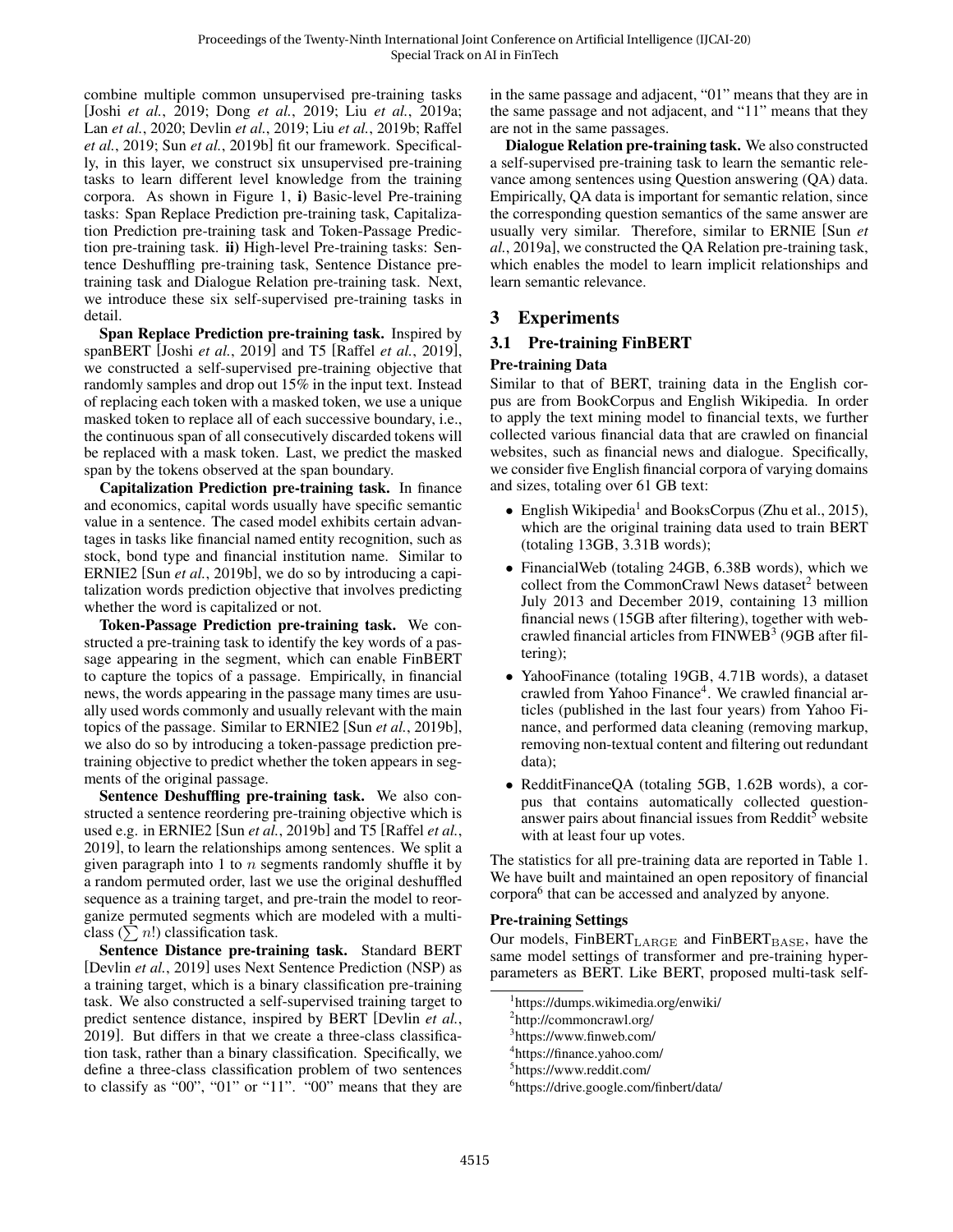<span id="page-3-0"></span>

| Corpus             | size(G) | # of words $(B)$ | Domain    |
|--------------------|---------|------------------|-----------|
| English Wikipedia  | 9       | 2.50             | General   |
| <b>BooksCorpus</b> | 4       | 0.81             | General   |
| FinancialWeb       | 24      | 6.38             | Financial |
| YahooFinance       | 19      | 4.71             | Financial |
| RedditFinanceOA    | 5       | 1.62             | Financial |

*Notes:* We pre-train FinBERT on five English corpora, totaling over 61GB text (16.02 billion words): general domain corpora (Wikipedia + BooksCorpus, totaling 3.31 billion words) and financial domain corpora (FinancialWeb + YahooFinance + RedditFinanceQA, totaling 12.71 billion words).

Table 1: List of text corpora used for FinBERT Corpus.

supervised pre-training also has great requirements on computing power. In our work, we use the architecture we developed for FinBERT pre-training. Our architecture is based on the flexible scheduling of hundreds of GPUs implemented by Apache Hadoop YARN, while providing a distributed training solution based on Horovod framework [\[Sergeev and](#page-6-11) [Balso, 2018\]](#page-6-11), using parallelized training approach. Horovod is an open source library<sup>[7](#page-3-1)</sup> developed by Uber [9], which is mainly based on [Goyal et al.[, 2017\]](#page-6-12) and baidu-allreduce<sup>[8](#page-3-2)</sup>. Our architecture (based on Horovod) essentially utilizes a distributed optimizer strategy that is an optimizer wrapping *tf.Optimizer*, and before applying the gradient to the model weights it uses an *allreduce* operation to average gradient values. Empirically, with the increase in the number of GPUs, Our architecture's performance loss is much smaller than that based on standard distributed TensorFlow [\[Abadi](#page-6-13) *et al.*[, 2016\]](#page-6-13), and the training speed can reach much three times. Moreover, compared to the distributed Tensorflow framework, Our architecture can still guarantee a very stable acceleration ratio on the scale of hundreds of GPU cards, and has good scalability.

[\[Micikevicius](#page-6-14) *et al.*, 2018] proposed mixed precision training methodology for training deep neural networks (DNN), which can reduce the memory consumption and time spent in memory and arithmetic operations of DNN. In our work, we use mixed precision training approach for multi-task selfsupervised pre-training. Specifically, we train our FinBERT using half-precision format FP16, used for storage and arithmetic. We store activations, gradients and weights using in F-P16, and update the copy of weights using in FP32. We maintain a single-precision copy of weights, after each optimizer step which accumulates the gradients. Followed by [\[Micike](#page-6-14)vicius *et al.*[, 2018\]](#page-6-14), we use loss-scaling to preserve gradient values with small magnitudes. We use FP16 arithmetic that accumulates into single-precision outputs, converted to FP16 before storing to memory.

## 3.2 Fine-tuning FinBERT

Typically, BERT [Devlin *et al.*[, 2019\]](#page-6-1) has two successive steps, one during the pre-training phase and one during the fine-tuning phase. It firsts conducts unsupervised pre-training on the large corpus during the pre-training phase, and then conducts supervised fine-tuning on down-stream NLP tasks during the fine-tuning phase. Similar to BERT, we pre-train our FinBERT model from scratch on these large unsupervised corpus [\(subsection 3.1\)](#page-2-7), and fine-tune/apply it to various down-stream supervised financial text mining tasks. Next, we briefly describe three financial text mining tasks.

### Financial Sentence Boundary Detection (SBD)

Financial SBD is a basic task for financial text mining, whose aim is to extracting well segmented sentences from financial prospectuses by disambiguating/detecting sentence boundaries of texts, i.e., *beginning* boundary and *ending* boundary. In our work, financial SBD dataset used is FinSBD Shared Task<sup>[9](#page-3-3)</sup>, which is a dataset that was created for IJCAI19 FinNLP challenge. FinSBD-2019 provides training data with boundary labels (*beginning* boundary vs. *ending* boundary) for each token.

#### Financial Sentiment Analysis (SA)

Financial SA is one of the most fundamental financial text mining tasks. Given a text in the financial domain, SA aims to detect the target aspects which are mentioned in the financial text and predict the sentiment score for each of the mentioned targets. Sentiment scores will be defined using continuous numeric values ranged from -1(negative) to 1(positive). In this work, financial SA datasets used are Financial Phrase-Bank<sup>[10](#page-3-4)</sup> [Malo *et al.*[, 2014\]](#page-6-15) and FiQA<sup>[11](#page-3-5)</sup> Task 1 [\[FiQ, 2018\]](#page-6-16). FiQA is a dataset that was created for WWW18 conference financial opinion mining and question answering challenge. Here we use the data of Task 1, "Aspect-based financial sentiment analysis".

### Financial Question Answering (QA)

Question Answering (QA) of natural language text is a fundamental challenge in natural language processing (NLP), whose aims is to automatically provide answers to questions related to a given short text or passage. Financial QA involves answering client questions such as "*Why are big companies like Apple or Google not included in the Dow Jones Industrial Average (DJIA) index?*". Financial QA dataset used in

<span id="page-3-4"></span><sup>10</sup>Financial Phrasebank dataset consists of 4845 English sentences selected randomly from financial news found on LexisNexis database. These sentences then were annotated by 16 people with background in finance and business. It's available at https://www.researchgate.net/publication/251231364\_FinancialPhrase Bank-v10/.

<span id="page-3-5"></span><sup>11</sup>FiQA SA dataset includes two types of discourse: financial news headlines and financial microblogs, with manually annotated target entities, sentiment scores and aspects. The financial news headlines dataset contains a total 529 annotated headlines samples (436 samples for the training set and 93 samples for the test set) while the financial microblogs contains a total 774 annotated posts samples (675 samples for the training set and 99 samples for the test set). It's available at https://sites.google.com/view/fiqa/home/.

<span id="page-3-1"></span><sup>7</sup> https://github.com/horovod/horovod/

<span id="page-3-2"></span><sup>8</sup> https://github.com/baidu-research/baidu-allreduce/

<span id="page-3-3"></span><sup>&</sup>lt;sup>9</sup>The FinSBD-2019 dataset contains financial text that had been pre-segmented automatically. There are 953 distinct beginning tokens and 207 distinct ending tokens in the training and dev sets of FinSBD-2019 data. It's available at https://sites.google.com/nlg.csie.ntu.edu.tw/finnlp/.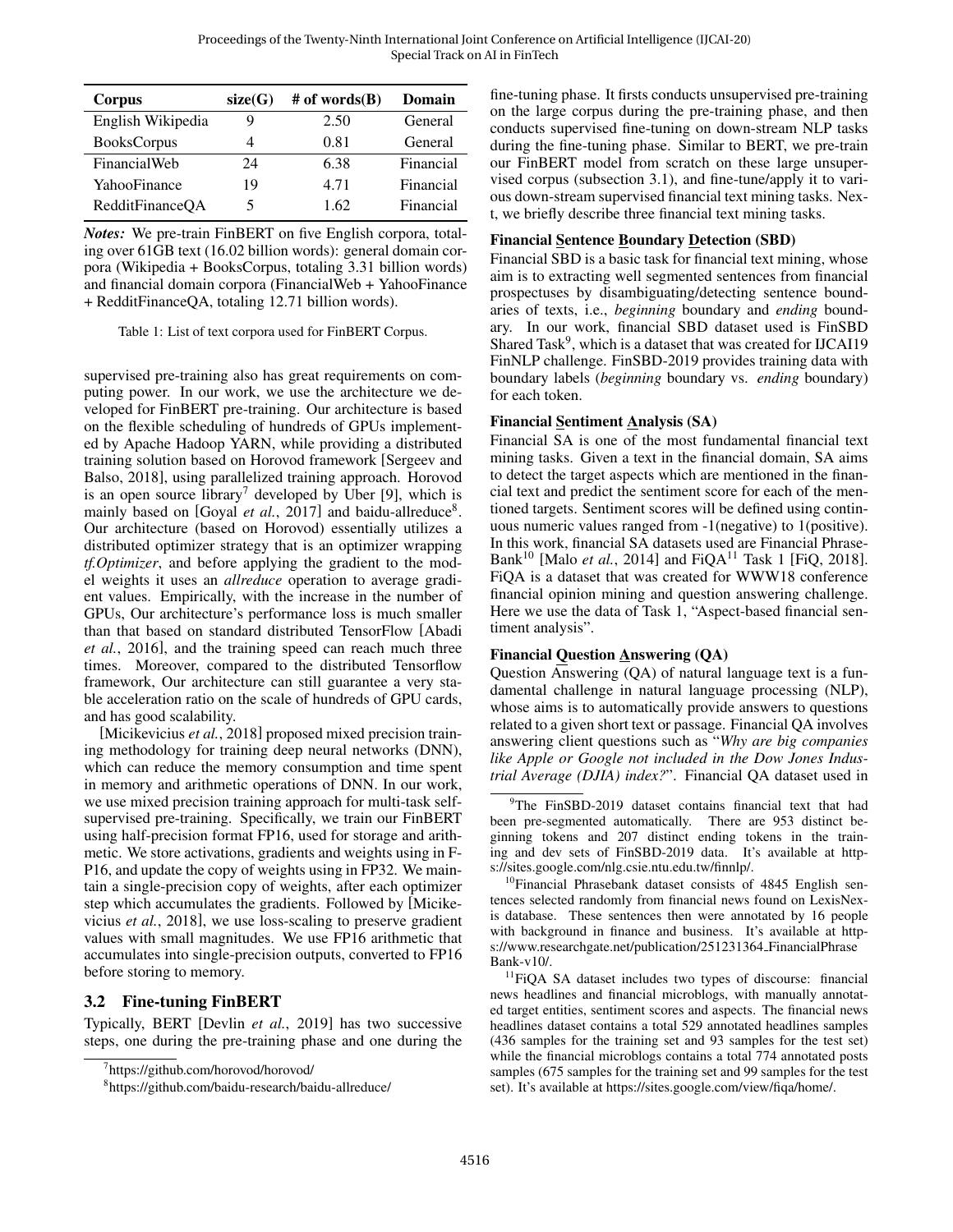this paper is FiQA Task 2 [\[FiQ, 2018\]](#page-6-16). FiQA is a dataset that was created for WWW18 conference financial opinion min-ing and question answering challenge<sup>[12](#page-4-1)</sup>. Here we use the data of Task 2, "Opinion-based QA over financial data".

#### <span id="page-4-0"></span>3.3 Experimental Results

#### Financial Sentence Boundary Detection (SBD)

[Table 2](#page-4-2) shows our results on financial SBD. The *beginning* (BS) and *ending* (ES) tokens of the sentence are separately evaluated, the official evaluation metrics of FinSBD-2019 include: i) F1 scores, separately used to predict BS and ES ; ii) the mean of F1 scores. As shown in [Table 2,](#page-4-2) proposed Fin-BERT pre-trained on both general domain dataset and financial domain dataset is highly effective. Both  $FinBERT_{BASE}$ and FinBERT<sub>LARGE</sub> outperformed the current state-of-theart model. FinBERT<sub>LARGE</sub> outperformed BERT-S by 0.085 in terms of MEAN score.

<span id="page-4-2"></span>

| Model                            | ES    | BS   | <b>MEAN</b> |
|----------------------------------|-------|------|-------------|
| Rule-based [Fatima et al., 2019] | 0.80  | 0.86 | 0.830       |
| BiLSTM-CRF [Du et al., 2019]     | 0.83  | 0.88 | 0.855       |
| Deep-Att [Tian and Peng, 2019]   | 0.83  | 0.91 | 0.875       |
| BERT-S [Du et al., 2019]         | 0.88  | 0.89 | 0.885       |
| $FinBERT_{BASE}$ (ours)          | () 91 | 0.92 | 0.915       |
| $FinBERT_{LARGE}$ (ours)         | 0.96  | 0.98 | 0.970       |

Table 2: Experimental results on test set for FinSBD English task.

#### Financial Sentiment Analysis (SA)

The results of PhraseBank sentiment dataset are shown in [Ta](#page-4-3)[ble 3.](#page-4-3) The results of FiQA sentiment dataset are shown in [Ta](#page-4-4)[ble 4.](#page-4-4) From the data in [Table 3](#page-4-3) and [Table 4,](#page-4-4) it is apparent that our FinBERT $_{\text{BASE}}$  and FinBERT<sub>LARGE</sub> consistently significantly outperforms all baseline models on PhraseBank sentiment dataset and FiQA sentiment dataset, achieving state-ofthe-art results. Overall, experimental results highlight the importance of the financial domain-specific corpora pre-trained design.

<span id="page-4-3"></span>

| Model                           | <b>Accuracy</b> | F1   |
|---------------------------------|-----------------|------|
| LPS [Malo <i>et al.</i> , 2014] | 0.71            | 0.71 |
| HSC [Krishnamoorthy, 2018]      | 0.71            | 0.76 |
| ULMFit [Raaci, 2019]            | 0.83            | 0.79 |
| FB-SA [Raaci, 2019]             | 0.86            | 0.84 |
| FinBERT <sub>BASE</sub> (ours)  | 0.91            | 0.89 |
| $FinBERT_{LARGE}$ (ours)        | 0.94            | 0.93 |

Table 3: Experimental results on the test set for the Financial Phrase-Bank sentiment dataset.

<span id="page-4-4"></span>

|                                 | headline |                | post       |                |
|---------------------------------|----------|----------------|------------|----------------|
| Model                           | MSE      | $\mathbf{R}^2$ | <b>MSE</b> | $\mathbf{R}^2$ |
| <b>CUKG</b> [FiQ, 2018]         | 0.13     | 0.46           | 0.10       | 0.09           |
| IIT-Dehi $\frac{1}{4}$          | 0.20     | 0.18           | 0.10       | 0.08           |
| Inf-UFG $\n $                   | 0.21     | 0.17           | 0.10       | 0.16           |
| NLP301 [FiQ, 2018]              |          |                | 0.31       | $-1.67$        |
| SC-V [Yang et al., 2018]        | 0.08     | 0.40           |            |                |
| RCNN [Piao et al., 2018]        | 0.09     | 0.41           |            |                |
| FB-SA [Raaci, 2019]             | 0.07     | 0.55           |            |                |
| FinBERT <sub>BASE</sub> (ours)  | 0.29     | 0.67           | 0.28       | 0.26           |
| FinBERT <sub>LARGE</sub> (ours) | 0.38     | 0.77           | 0.37       | 0.36           |

*Notes:* FiQA sentiment dataset includes two types of discourse: *financial news headlines* and *financial microblogs*. In order to evaluate the sentiment scores models, regression model evaluation measures were used during the experiments, Mean Squared Error (MSE), R Square ( $\mathbf{R}^2$ ). <sup>4</sup> indicates results are taken from WWW18 Shared Task.

Table 4: Experimental results on the test set for the FiQA sentiment dataset.

#### Financial Question Answering (QA)

[Table 5](#page-4-5) shows our results on financial QA. From the experiments, we can clearly see that both  $FinBERT<sub>BASE</sub>$  and  $FinBERT<sub>LARGE</sub>$  are much better than the previous models including the state-of-the-art model. As shown in [Table 5,](#page-4-5) FinBERTLARGE significantly outperformed BERT and the state-of-the-art model, and achieved a *nDCG* of 0.76 and a mean reciprocal rank (*MRR*) score of 0.68. Considering that it is prohibitively expensive to collect labeled training data for financial Question Answering (QA) task. Very often, we only have very small training data (only few hundreds of samples) or even no training data. Even  $FinBERT<sub>BASE</sub>$  outperformed the state-of-the-art model by 2 in terms of both *nDCG* and *MRR* score. The experimental results are highly effective and encouraging.

On all the financial datasets, such as financial SBD, SA and QA, FinBERT achieved state-of-the-art results, which proves the effectiveness of proposed FinBERT.

<span id="page-4-5"></span>

| Model                              | nDCG | MRR  |
|------------------------------------|------|------|
| CUKG-TongJi [Champin et al., 2018] | 0.17 | 0.10 |
| eLabour [Champin et al., 2018]     | 0.31 | 0.19 |
| $FinBERT_{BASE}$ (ours)            | 0.63 | 0.51 |
| $FinBERT_{LARGE}$ (ours)           | 0.76 | 0.68 |

*Notes:* To evaluate financial question answering scores models, ranking evaluation measures were used during the experiments: Normalized Discounted Cumulative Gain (nDCG) and Mean reciprocal rank (MRR). Bold face indicates best result in the corresponding metric.

Table 5: Experimental results on the test set for the FiQA question answering dataset.

<span id="page-4-1"></span><sup>&</sup>lt;sup>12</sup>Financial QA dataset is built by crawling Stack exchange posts under the Investment topic in the period between 2009 and 2017. The final dataset contains a KB of 57,640 answer posts with 17,110 question-answer pairs for training and 531 question-answer pairs for testing. It's available at https://sites.google.com/view/fiqa/home/.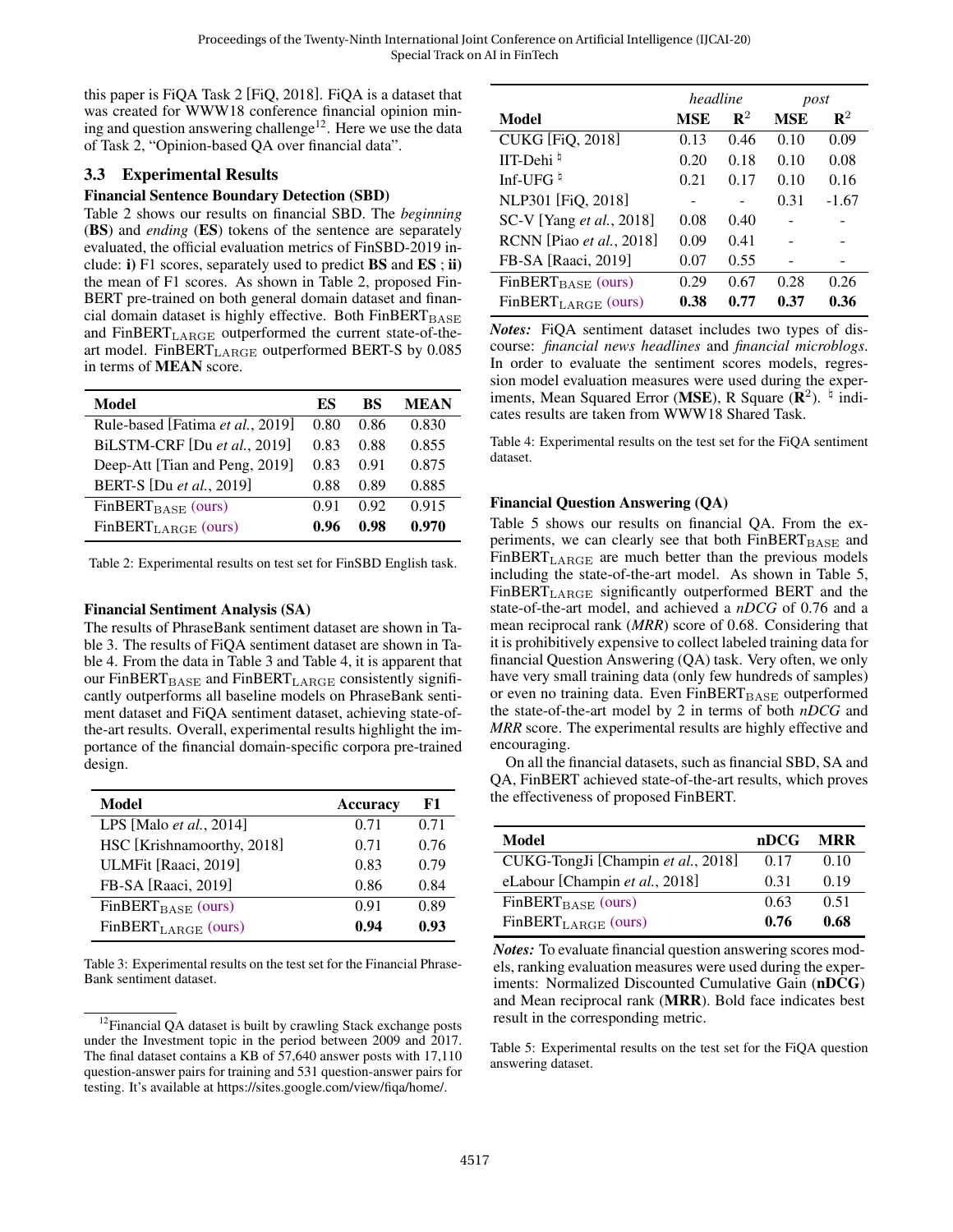## 4 Ablation Study and Analyses

In this section, We conduct ablation studies and further compare proposed FinBERT with existing PLMs models and present the results along with experimental details.

### 4.1 Effect of Pre-training on the Performance

We further measure the effect of pre-training on the performance of the classifier. We compare four models: i) No further pre-training (denoted by Vanilla BERT, Vanilla Fin-BERT), ii) Further pre-training on classification training set (denoted by BERT-task, FinBERT-task). As shown in [Ta](#page-5-0)[ble 6,](#page-5-0) FinBERT-task achieves better performance than that of all other models. Specially, although BERT-task is further pre-trained on the financial classification training set (FiQA Aspect category classification task), Vanilla FinBERT outperforms two Vanilla BERT based models, Vanilla BERT and BERT-task, 0.09% higher than Vanilla BERT and 0.02% higher than BERT-task, in terms of *Accuracy* score. Overall, this experimental result shows the strength of proposed Fin-BERT, and also shows that FinBERT learned domain-specific knowledge from a large number of financial domain corpora during the pre-training phase.

<span id="page-5-0"></span>

| Model            | <b>Accuracy</b> | <b>Precision</b> | Recall |
|------------------|-----------------|------------------|--------|
| Vanilla BERT     | 0.78            | 0.33             | 0.30   |
| <b>BERT-Task</b> | 0.85            | 0.51             | 0.45   |
| Vanilla FinBERT  | 0.87            | 0.56             | 0.51   |
| FinBERT-Task     | 0.91            | 0.72             | 0.69   |

Table 6: Experimental results on the test set for the financial classification dataset (FiQA Aspect category classification task).

<span id="page-5-1"></span>

|             | <b>SBD</b> | SА   |      | ОA   |      |
|-------------|------------|------|------|------|------|
| Model       | MEAN       | Acc. | F1.  | nDCG | MRR  |
| <b>BERT</b> | 0.86       | 0.84 | 0.82 | 0.39 | 0.27 |
| FinBERT     | 0.94       | 0.89 | 0.90 | 0.73 | 0.64 |

Table 7: The performance of BERT and FinBERT on three financial tasks (SBD, SA and QA) when they are trained on a small corpus.

# 4.2 Pre-training with Small Training Data

Deep learning models require a lot of pre-training data. However, due to the lack of training data in the financial field, in many applications in financial fields, large corpora may not be available. To further demonstrate the advantages of our Fin-BERT, we conducted another experiment, which was based on a simulated small corpus to pre-train BERT and FinBERT respectively. Specifically, we randomly select 1/5 size of the entire financial data set as a simulated small corpus. Then, we pre-train both models based on this corpus, and use the previous experiment to test the same tasks. In [Table 7,](#page-5-1) we report the results of our FinBERT and BERT based on the Financial SBD, Financial SA, and Financial QA, respectively. As shown in [Table 7,](#page-5-1) FinBERT constantly outperform BERT on all three financial tasks. Considering that both models are trained on small corpus, the experimental results are highly encouraging, which shows that proposed FinBERT can provide stable and clear enhancement when trained on financial corpora of different sizes. Overall, this experiment simulates that our FinBERT model can better encode financial text in the case of limited data, proving that FinBERT still has great advantages under the small training data scenarios in financial domain.

# 5 Related Work

### 5.1 Unsupervised Transfer Learning for PLMs

Pre-trained Language Models (PLMs) has attracted extensive attention. Fine-tuning of PLMs has shown that it can effectively improve downstream NLP tasks. PLMs such as word2vec [\[Mikolov](#page-6-0) *et al.*, 2013] and ELMo [\[Peters](#page-6-25) *et al.*, [2018\]](#page-6-25) is an approach of extracting knowledge from a largescale unlabeled data and has become one of the major advances in NLP. [Du *et al.*[, 2019;](#page-6-18) [Tian and Peng, 2019;](#page-6-19) Liu *et al.*[, 2020;](#page-6-26) Joshi *et al.*[, 2019;](#page-6-4) Dong *et al.*[, 2019;](#page-6-5) Liu *et al.*[, 2019a\]](#page-6-6) presented models to tackle financial domain tasks. However, because of the special language used in the financial field and the large differences in vocabulary and expression between the financial corpus and the general domain corpus, these PLMs approaches are not effective enough.

## 5.2 Multi-task Learning

[\[Raaci, 2019;](#page-6-21) [Devlin](#page-6-1) *et al.*, 2019] usually focuses on training the model through a few simple tasks. For example, BERT uses MaskLM and NSP as pre-training objectives. [\[Du](#page-6-18) *et al.*[, 2019\]](#page-6-18) used word embeddings as input to the BiLSTM-CRF model for sentence boundary detection task. [\[Yang](#page-6-22) *et al.*[, 2018\]](#page-6-22) used a word and its surrounding context as input to neural network. However, all of these models are based on a single-task method and cannot use the information that is contained in multiple data as in Multi-Task Learning. Although models based on multi-task learning has been widely used in NLP research, the application of multi-task learning in financial text mining has not yet seen promising results.

# 6 Conclusion

In this paper, we proposed FinBERT that is a pre-trained language model for financial text mining. By constructing six pre-training tasks covering more knowledge, we simultaneously trained FinBERT on general corpora and financial domain corpora, which enabled FinBERT model effectively to capture language knowledge and semantic information. Also, we implemented our FinBERT on Horovod framework using mixed precision training methodology. Extensive experimental results demonstrated the effectiveness and robustness of FinBERT.

# Acknowledgments

We would like to thank the reviewers for their helpful comments and suggestions to improve the quality of the paper. The authors gratefully acknowledge the financial support provided by the National Natural Science Foundation of China under (No.61672127, U1916109).